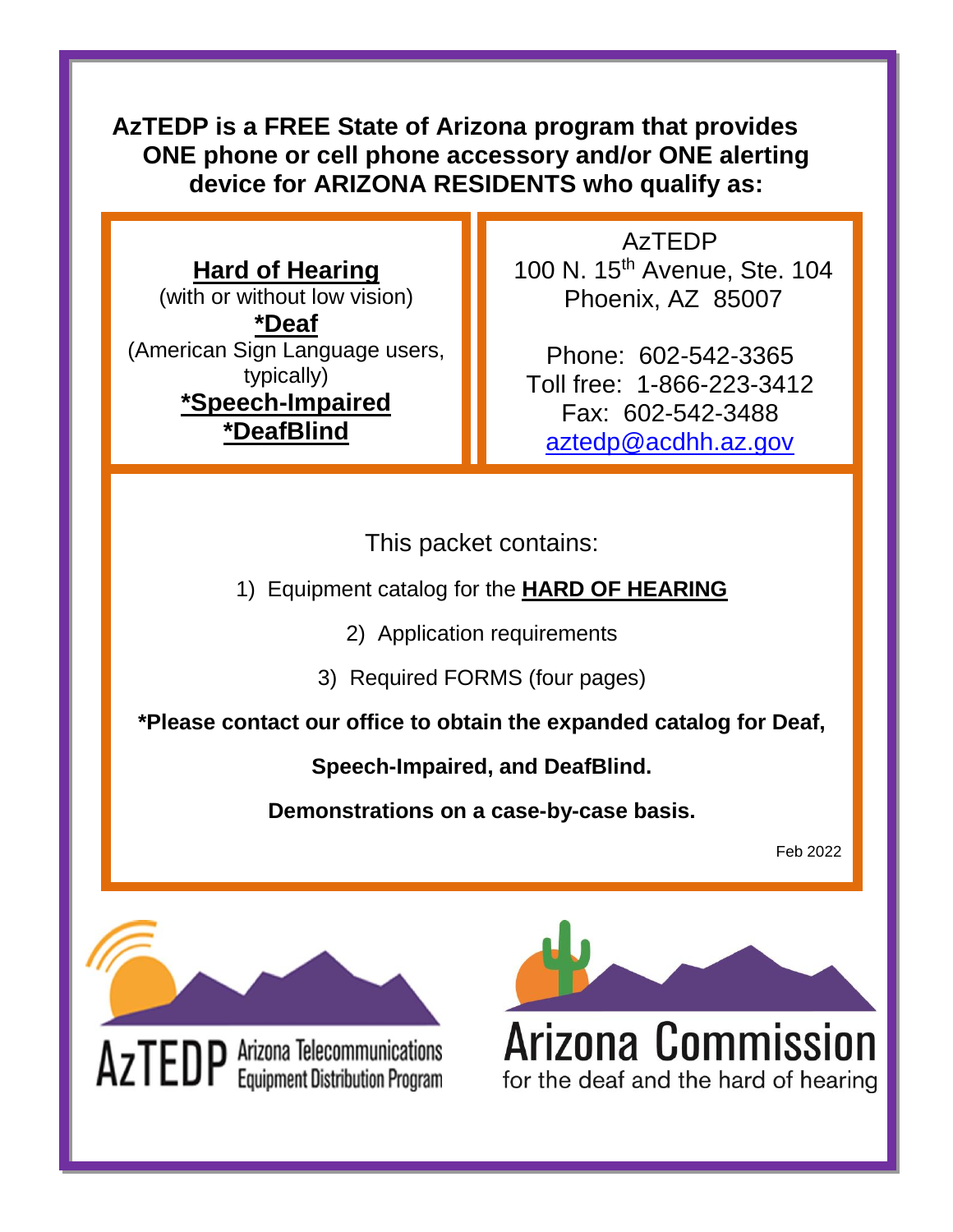# **Telephone Devices For The Hard Of Hearing Some devices may be suitable for those with LOW VISION**

AzTEDP staff can assist you in choosing equipment, upon request.

### **Clarity Alto Plus:**

- Up to 53dB amplification
- Boost override: when **ON**, enables amplification for all users
- Loud 100dB adjustable ringer with visual indicator
- Speakerphone
- 4" backlit screen w/ large font
- Talking Caller ID
- Talking keypad with Clarity Voice Assist
- 3 one-touch memory buttons
- 2.5mm headset jack
- 3.5mm neckloop jack
- Dimensions: 10.4" x 8" x 4.4"

#### **Geemarc Ampli550:**

- Up to 52dB amplification
- Volume control
- Tone control
- Hands-free amplified speakerphone up to 15dB+
- Extra loud ringer up to 95dB
- Visual strobe ringer indicator
- Backlit LCD display
- Large backlit talking keypad
- 6 one-touch direct dials, 2 emergency buttons, 1 customer service
- Talking Caller ID
- Redial, Flash, Mute buttons
- 2.5mm and 3.5mm jack for headset, neckloop, silhouette, patchcord
- Line and AC power (included)
- Wall mountable



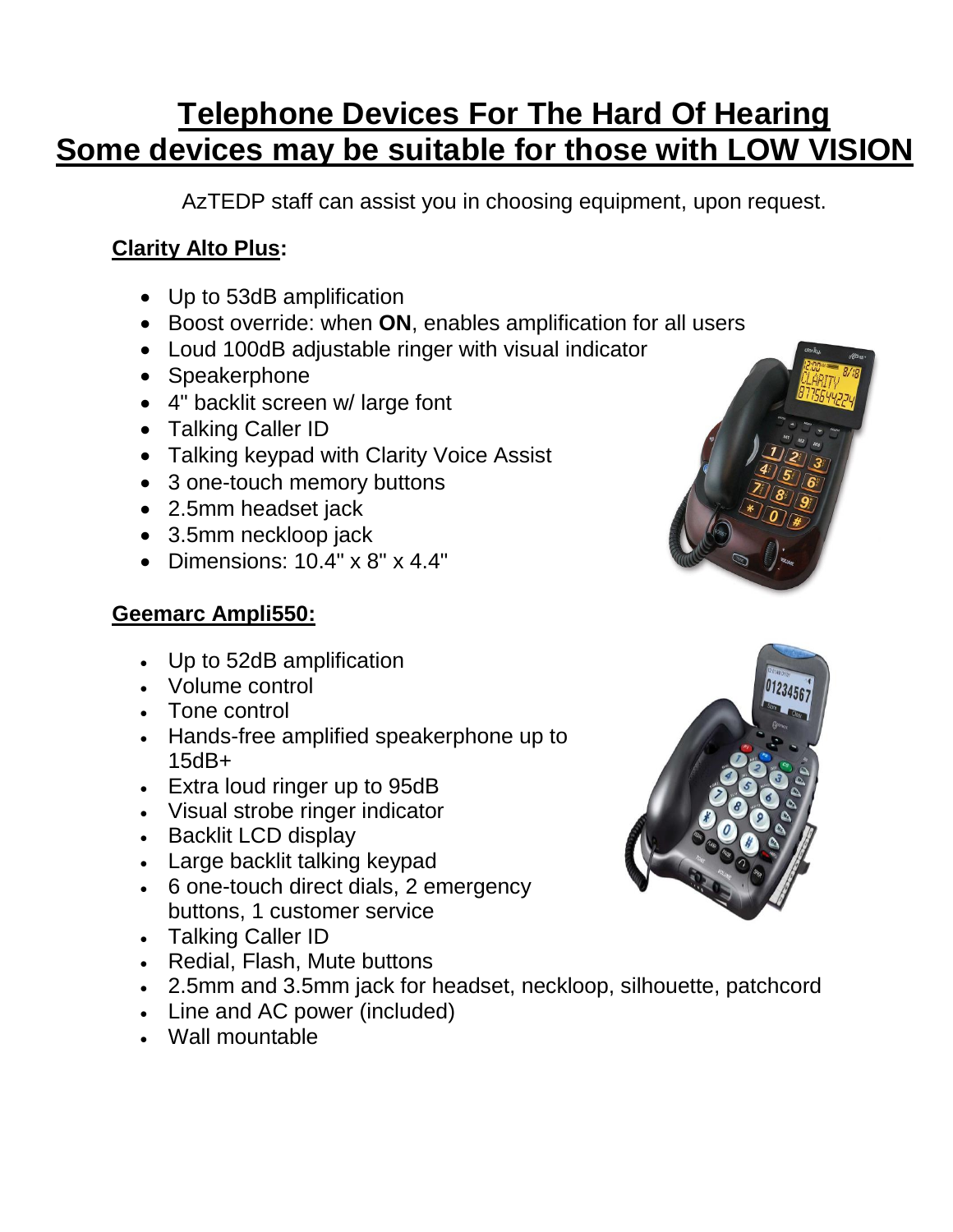### **Clarity XLC 3.4+ (includes Caller ID screen):**

- 50+dB amplification of incoming sounds
- Four possible Tone settings
- Extra loud and clear speakerphone
- High contrast Caller ID screen with large font
- Talking Caller ID
- Illuminated talking dial pad with large buttons
- Extra loud 95 dB ringer with adjustable tones
- Expandable up to three extra handsets (sold separately)
- Super bright visual ringer with voicemail indicator
- 50 name/number phone book
- Dual power battery backup (batteries included)

## **Clarity XLC2+ (no Caller ID screen):**

- 50dB amplification using Digital Clarity Power™ (DCP™)
- Three Tone settings to fit your hearing loss
- Speakerphone on handset for clear, hands–free conversations
- Extra loud 95dB flashing ringer
- Talking Caller ID announces phone number and name of caller
- Illuminated, talking keypad
- 50 name/number phone book
- Battery back-up allows you to make calls when the power is out





# **Voice dialer available for the low vision/blind Serene Innovations HD Amplified Telephone (HD-40P):**



- Boosts amplification up to 26+dB
- High-Definition Sound and Digital Sound Processing technology.
- Use with state-of-the-art speakerphone or hearing aidcompatible handset.
- Nine convenient photo memory buttons for quick, one-touch dialing.
- Super-loud ringer and dual flashers for incoming call notification.
- Powered by the telephone line, no AC adapter required.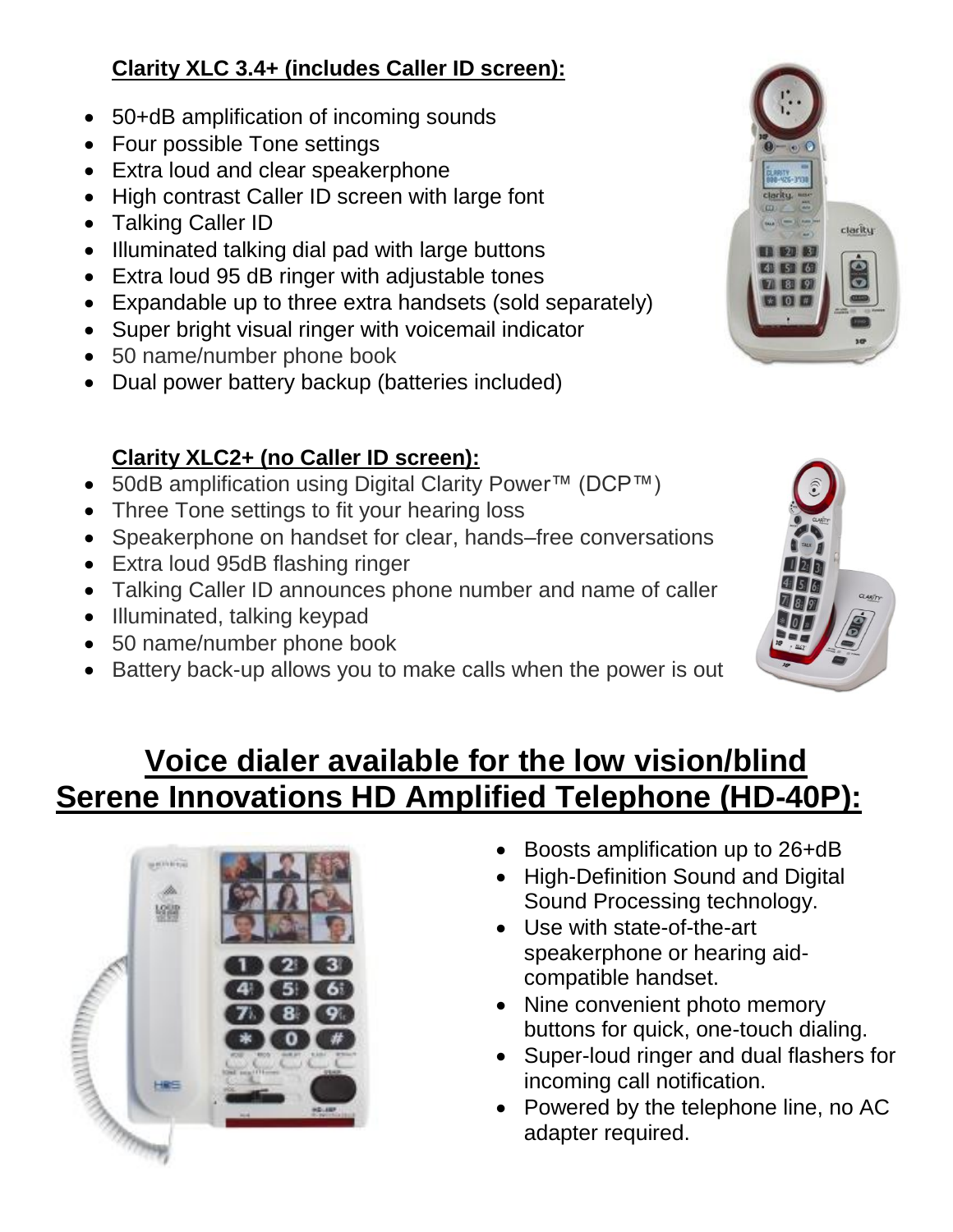**ClearSounds A1600BT**: Amplified Talking Cordless Phone with Answering Machine



and Bluetooth Bundle: The A1600 Amplified Cordless Phone with Bluetooth allows individuals who depend on their mobile phones to benefit from the full range of amplification and frequency control. If you pair and connect your cell phone to the A1600BT Amplified Cordless Phone, you can use the phones together, in these ways:

- No searching for the cell phone to place or receive a cell call on the ClearSounds phone. The cellphone must be within Bluetooth range of the ClearSounds base.
- Switch cell phone calls between your cell phone and Clearsounds phone.
- Talk on the ClearSounds phone while your cell phone charges.
- Dial cell using ClearSounds phone inbound calls list, redial list or phonebook.
- Enjoy the ClearSounds phone enhanced volume (including ringtone volume), enhanced visual ring notification and enlarged keys.
- Talk hands-free using ClearSounds speakerphone.
- Headset or neckloop port included.
- Talk on ClearSounds phone with no concern about cell phone signal dropout.
- Use ClearSounds mute and hold features.
- While using the ClearSounds phone to talk on a cell phone line, receive or place a landline call at the same time.
- Land line service not required when used with Bluetooth<sup>®</sup> pairing.

#### **Panasonic KX-TGM450s**: Amplified cordless phone with digital answering machine

- Loud and clear with Volume Boost control for amplified caller voice volume up to 50 dB, plus six-level voice Tone Settings and a loud base unit Ringer.
- Understand more clearly with Slow Talk to slow the speed of speech in real-time and when checking voice messages.
- Big white backlit LCD, enlarged Memory Dial Buttons plus bright red LED visual ringers on base unit and handset enhance visibility and calling convenience.
- Hear calls from noisy places with Noise Reduction to suppress background noise interference for clearer, more comfortable conversation
- Includes Power Backup, Talking Caller ID, Talking Keypad, Phonebook, 9 Speed-Dials, 250-number Call Block, and is expandable to 6 handsets (sold separately).

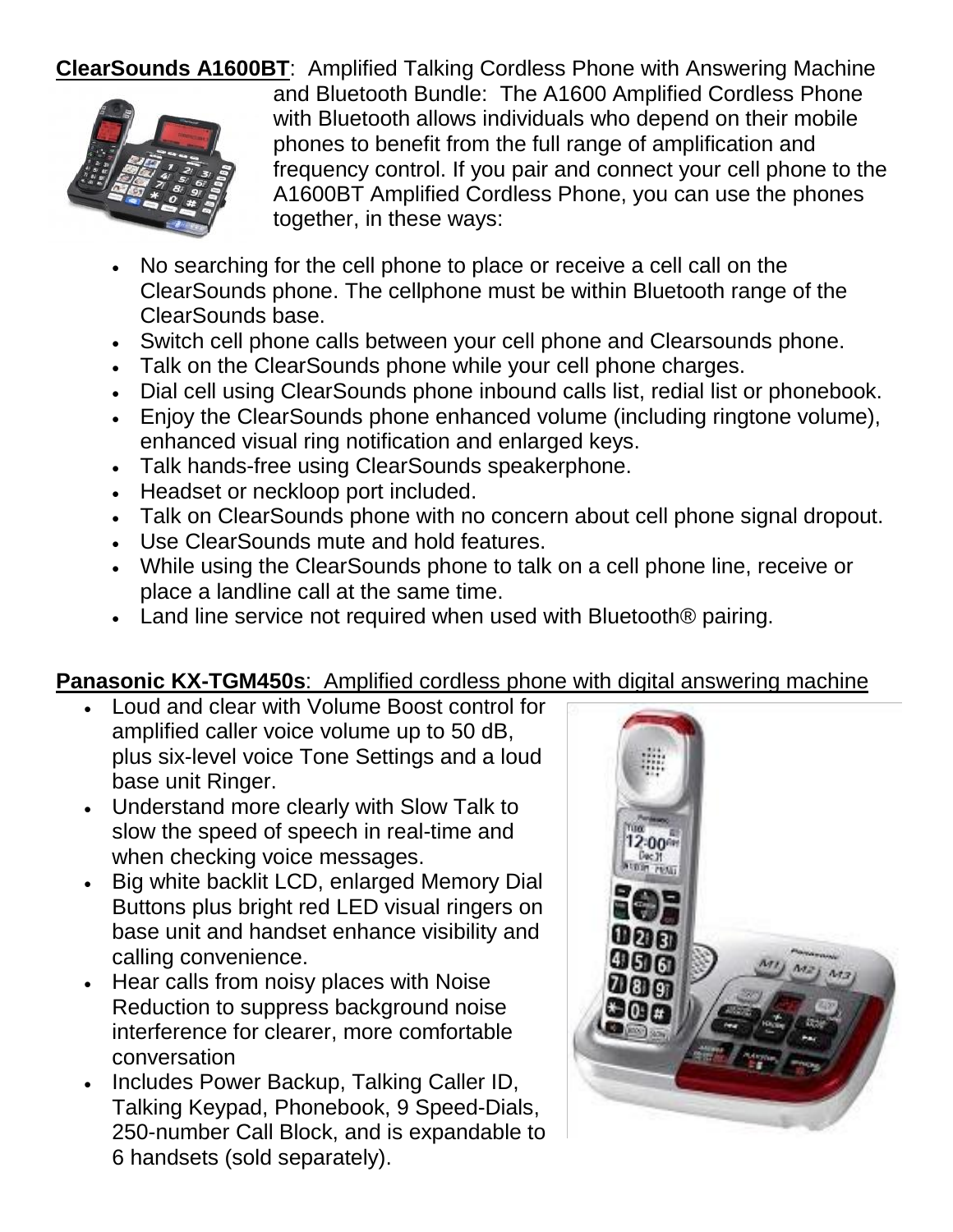**Panasonic KX-TGM430b:** Link2Cell Bluetooth**®** Amplified Cordless Phone With Digital Answering Machine KX-TGM 430b



- Loud and clear with Volume Boost control for amplified caller voice volume up to 40 dB, includes six voice Tone Settings and a loud base unit Ringer.
- Understand more clearly with Slow Talk to slow the speed of speech in real-time and when checking voice messages
- Big white backlit LCD, enlarged Memory Dial Buttons plus bright red LED visual ringers on base unit and handset enhance visibility and calling convenience
- Sync up to two cell or smartphones to make and take amplified cell calls and receive text alerts through Panasonic Link2Cell handsets, anywhere in the house
- Includes Power Backup, Talking Caller ID, Talking Keypad and Phonebook, 9 Speed Dials, 250-number Call Block, Accessories, and Expandable to 6 handsets (sold separately).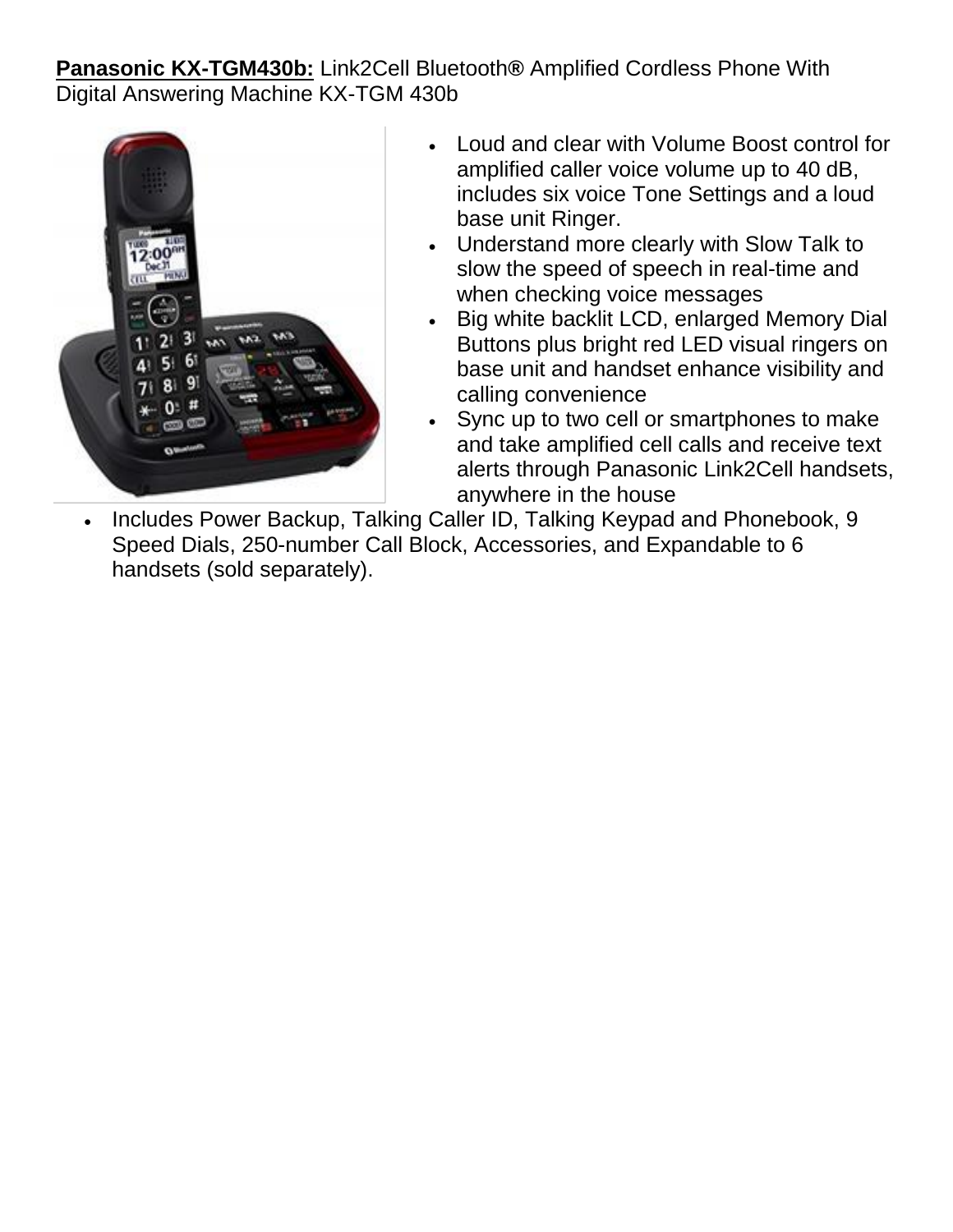

BlueTooth accessories are designed to make your life easier. Bluetooth is a short-range wireless connection.



To discuss your hearing aid/connection/situation, you may contact AzTEDP.

**BeHear Now Personalizeable headset:** Assistive Hearing Bluetooth**®** cell phone Headset/Personal Amplifier



ACCESS headsets.

- The BeHear NOW assistive hearing headset combines the functionality of two existing devices into one;
- Bluetooth stereo headset for wireless mobile phone calls and media playback
- Assistive hearing device for enhanced intelligibility of speech for personalized sound amplification in face to face interactions
- Does **NOT** require manual telecoils
- Out of range notification

**BeHear "ACCESS": This device has all of the features of the BeHear "NOW", and also has the additional functionality of a telecoil or "T-Coil".** 

The T-coils in BeHear ACCESS can be activated wherever an INDUCTION LOOP system is installed. The wearer simply chooses either the **T-Coil Exclusive** or **T-Coil Transparent** mode. Typically, an induction loop can be found in places of worship, concert halls, theaters, universities, Government offices, banks, ticket kisosks, post offices, airports, museums and more. Induction Loop Systems transmit wireless audio input via a magnetic field to telecoil (T-coil) receivers. These receivers are found in many hearing aids, and now, in BeHear

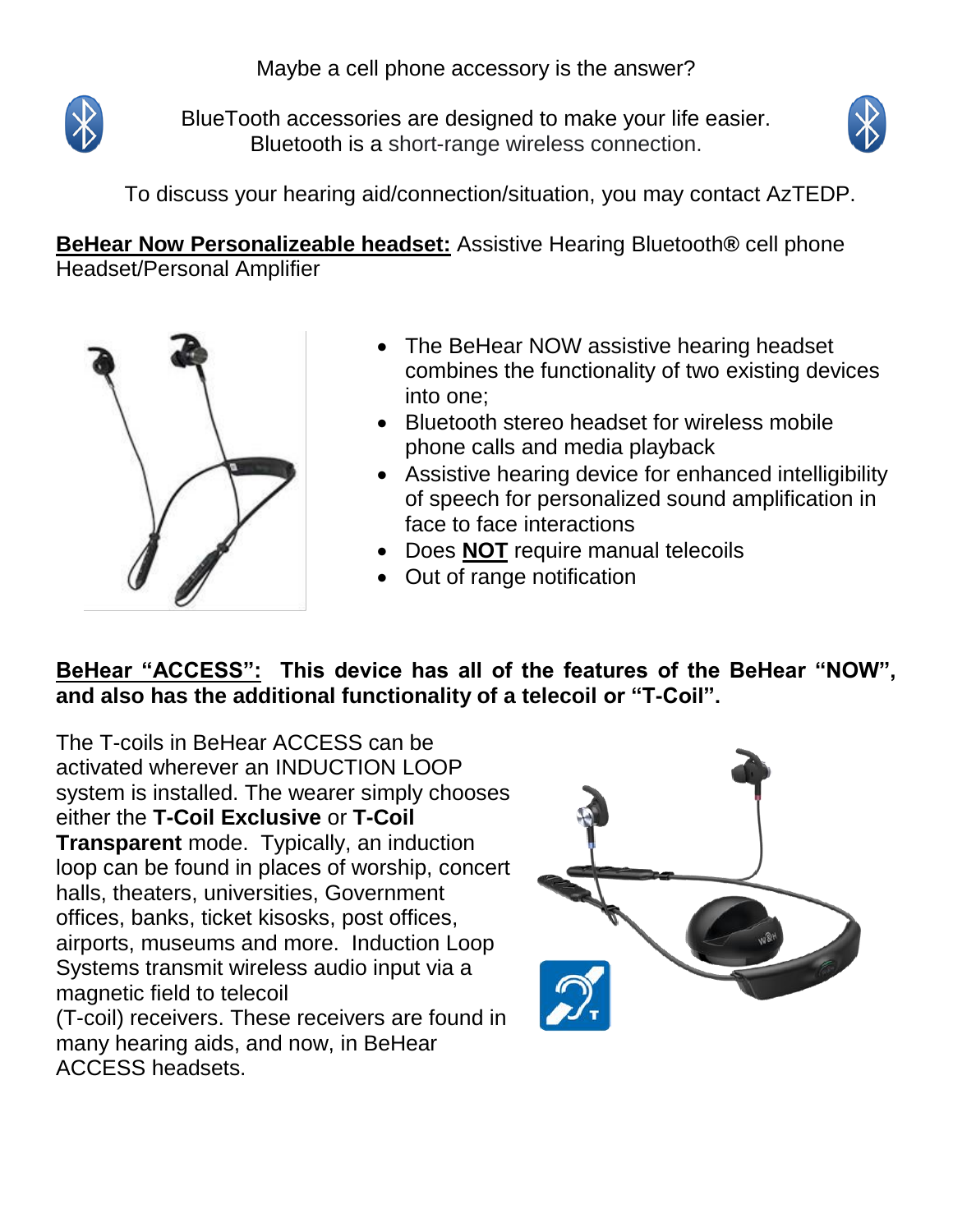#### **Clarity AH-200 Amplified Bluetooth® Headphones**

- Pairs with mobile phones wirelessly for calls or other listening
- Pillow soft ear cushions with adjustable headband
- Uses micro-USB charging cable
- Hear the TV clearly without disturbing others
- Two hearing profiles to enhance you listening experience
- Over-ear sleek, headphones that are stylish and functional
- One (1) year limited warranty



Portable Bluetooth Listening System and Amplifier For use with iOS & Android mobile devices. Includes detachable, wireless microphone.

- Wearable, amplified Bluetooth streamer for crystal clear cell phone calls
- Smartphone compatible for easy listening to music and videos, make and take calls, and activate your phones voice command

Includes a detachable microphone, making it easier to hear in meetings, restaurants and sounds from a distance

#### • **Use with t-coil enabled hearing aids (sound is sent directly from the Quattro Pro to any hearing aid with a t-coil feature) or use with the included headphones**

- Works with all hearing aids or an amplifier if you do not have hearing aids
- Range up to 33 feet
- Connects up to 8 Bluetooth devices
- Wireless, detachable Microphone for distance or noisy environments
- Microphone recharges while attached to main unit
- Includes headphones and 1 Lithium Polymer battery (required)
- One year warranty



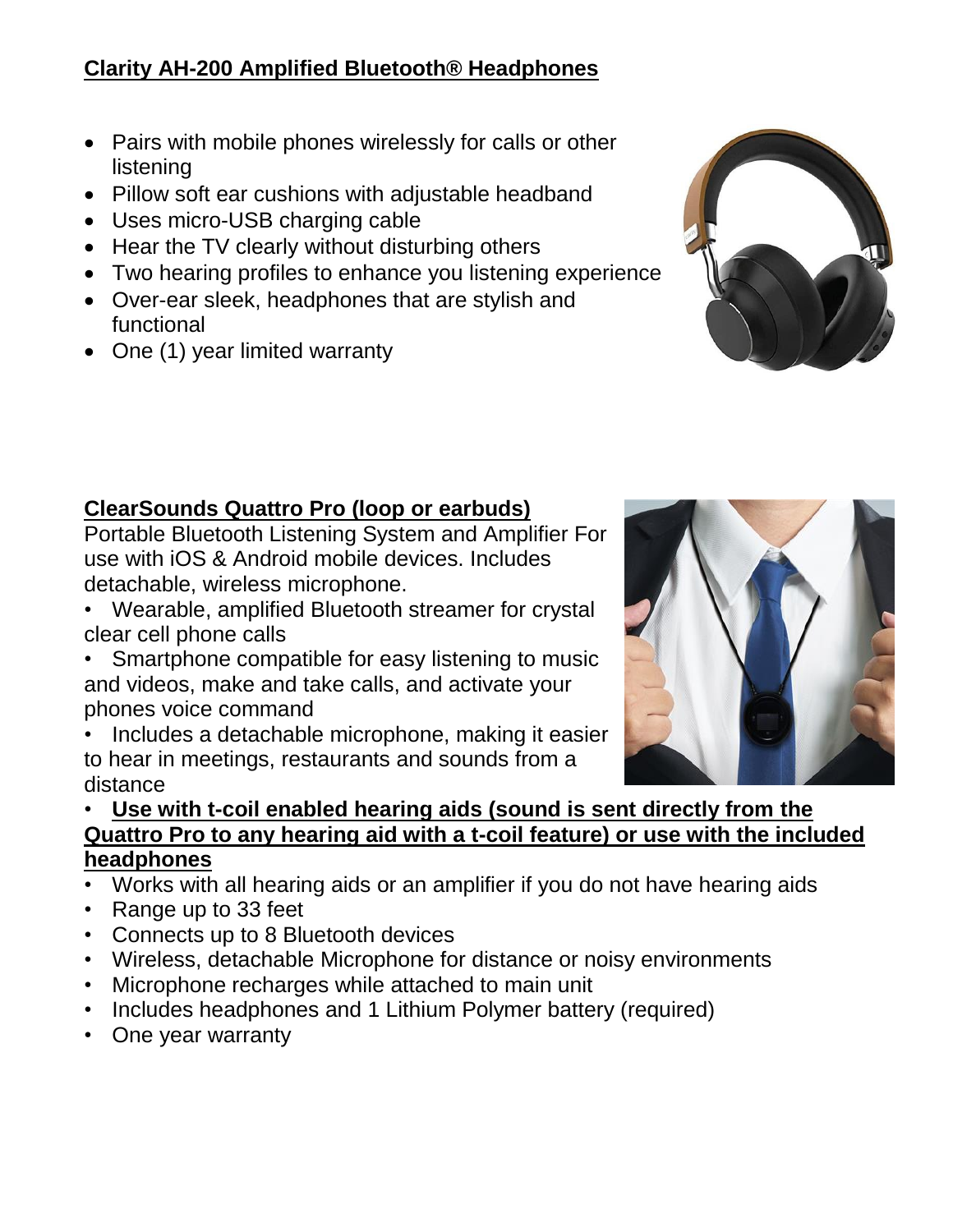#### **CapTel: What About an AzTEDP land line CapTel? Things to Consider Before Choosing a Captioned Phone**

- MOST PEOPLE sense that "getting the phone with the words on the screen" is an umbrella solution to solve frustration on the phone. Sometimes yes, sometimes no.
- In reality, the captioned telephone is suited for a **small segment** of the population with severe to profound hearing loss.
- There is a learning curve: Three skills: Reading, talking, and attempting to listen. There is a variable time delay in waiting for captions to appear.
- MOST PEOPLE, after understanding the differences, choose an amplified phone from AzTEDP, at least for starters.
- MOST people wish to **HEAR BETTER**. Therefore, the tendency is to resort to old habits of "huh, what, could you repeat that?" Many struggle with the idea of just **WAITING FOR THE CAPTIONS**. New habits are hard to form.
- The most successful users are typically those with a such poor speech understanding that they are forced to embrace waiting to READ.
- The CapTel phones are FREE via AzTEDP, and the captions are provided by the **Arizona Relay Service**, paid for by the minute by the ACDHH.

**Note:** It is important to be aware that some **landline** CapTel users do experience data (captioning) connection problems. This is happening as a result of industry-wide telephone service companies retiring copper lines and, overall, the evolving telephone environment. Please contact AzTEDP for guidance: [aztedp@acdhh.az.gov](mailto:aztedp@acdhh.az.gov) or 1-866-223-3412

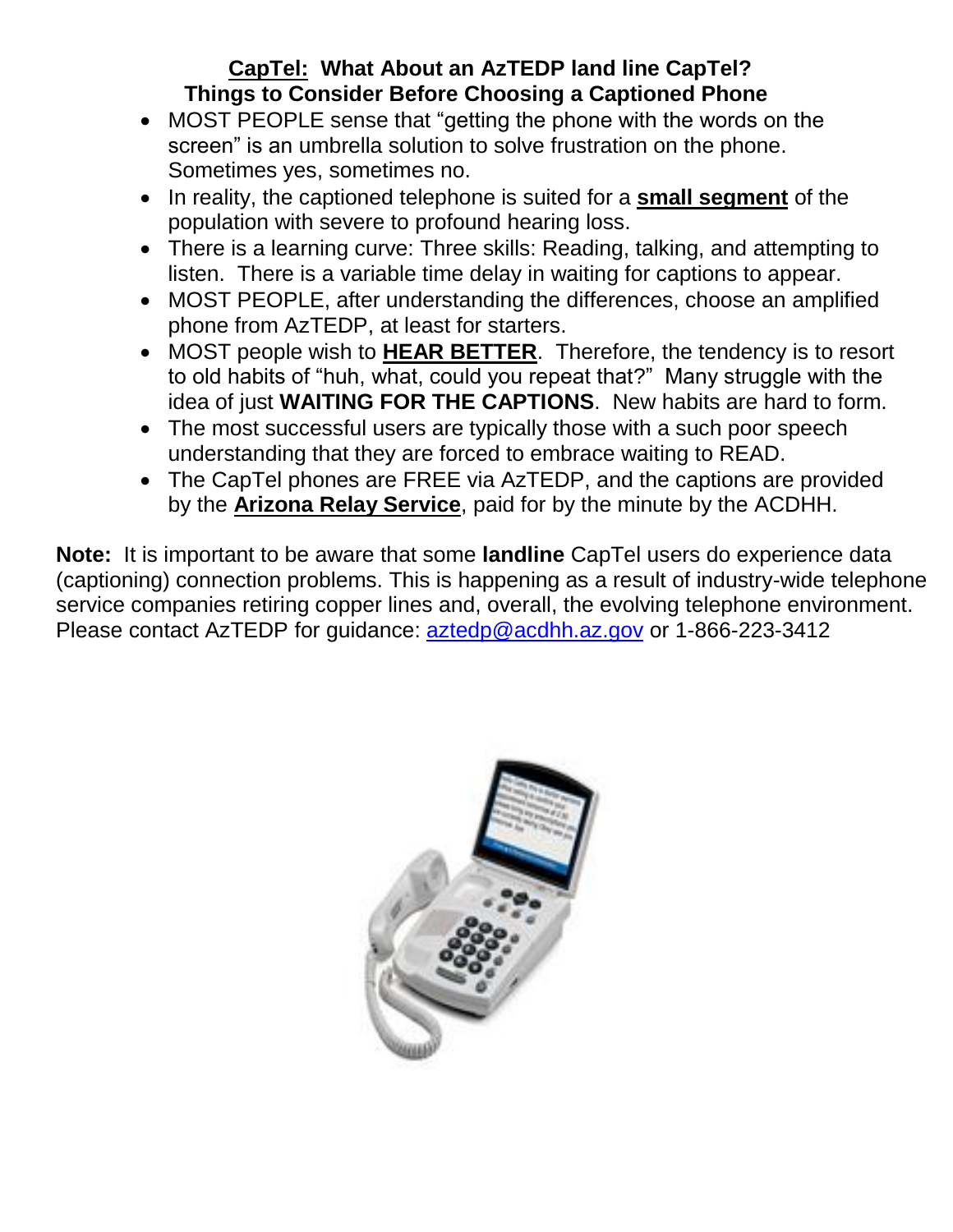### **Alerting Model Choices For The Hard Of Hearing/Deaf (Most people find that the ringer in the phone they choose is sufficient, but if it is not, here are a few choices.)**

#### **Serene Innovations CentralAlert CA-360 Alarm Clock with Remote Receiver**: **(For landline users)**

The CentralAlert™ CA360 from Serene Innovations is an all-in-one notification system for your home.

It has a bright, built-in flasher, and adjustable audible sound.

Please note that only home phone, doorbell and alarm clock functions are included with CA-360 system.



AzTEDP also includes the CA-PX (pager). Additional accessories sold separately.

Receive alerts 24/7, wherever you go in your home, ideal for the deaf and blind.

- Braille buttons for use of use by individuals with low vision.
- Includes wearable receiver, doorbell, home/cell phone ringer/flasher, and bed shaker.
- Enhance your communication, safety, and awareness.
- Lightweight, portable, pager-style notification system with 150-ft. range.
- Strong vibration, loud audio tone, and bright flasher.
- Additional accessories available.
- Rechargeable batteries for CA-PX only and AC adapters included.

### **Serene Innovations Central Alert CA-380 Wearable Notification System (for cell/smartphone users)**

The CentralAlert Wearable Notification System is a personal signaling system for deaf and hard of hearing people designed to alert the individual to phone calls and texts via a personal vibrating pager with detachable bed shaker.

- CA-CX (Main unit phone signaler)
- CA-PX (Personal wearable pager)
- CA-DB (Doorbell to mount on home)
- 9V shaker (to put under pillow or bed)
- Pager operates up to 200 feet
- Audible ringer, visual light and vibration

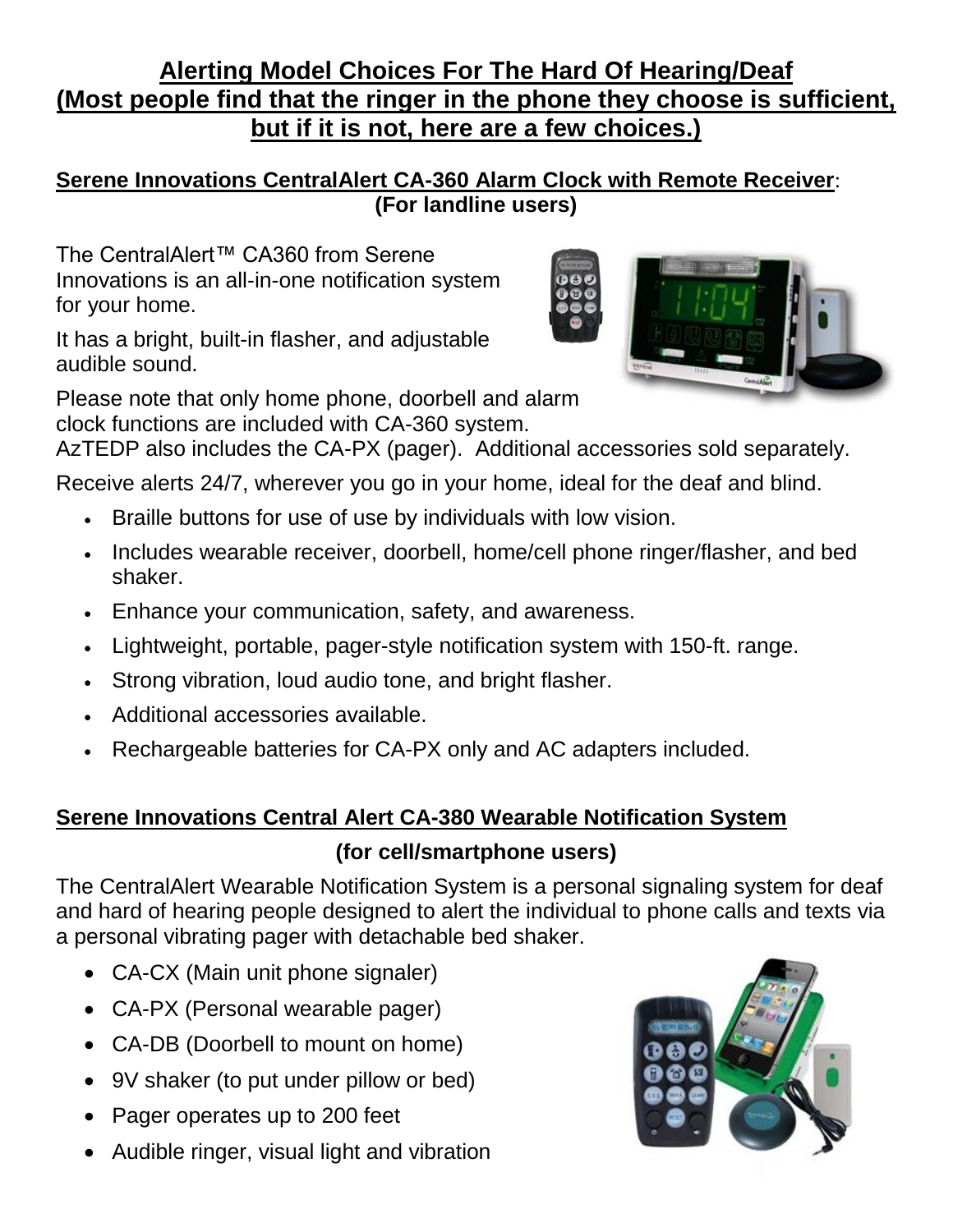

#### **Includes:**

- One wireless Doorbell
- One Phone Signaler
- Two flashing Receivers
- 7 Customizable LED colors: White, Green, Red, Yellow, Blue, & Aqua
- 52 Ringtones
- Range of up to 600 feet
- Can add additional Transmitters or Receivers
- Multiple volume levels; up to120 db

### **Features:**

- 7 Customizable flashing colors (use to identify where each signal came from)
- The flasher/receiver remote control system works up to 600 feet, wirelessly.
- Pair with as many flashers, doorbells, accessories with frequency code setting
- Port for Micro USB (2 power options to power it)

#### **Ameriphone SR200**

- Designed for people with moderate to severe hearing loss
- Adjustable ring volume control up to 95 dB
- Adjustable ring tone control to best suit your hearing
- Four selectable ringing patterns
- Bright visual ring flasher
- Easy plug-in connection
- Rechargeable battery back-up (batteries not included)

### **Clarity Alertmaster AL 10** Visual and tactile device. It does NOT make sound.

- AL10 visually alerts you of visitors to your home, TTY or VP calls and alarm clock functions.
- Sensors monitor the door bell and knocks on the door to alert you of visitors.
- Simple setup, just plug it in.
- Alarm clock with vibrating snooze.
- A powerful vibrating disk shakes your pillow or bed when asleep.
- Distinct flashing pattersn and icons on unit help you distinguish between events.
- Adjustable display brightness.
- Largely lit icons and lights.
- Alarm clock with snooze and vibrating alert features to awaken deep sleepers.





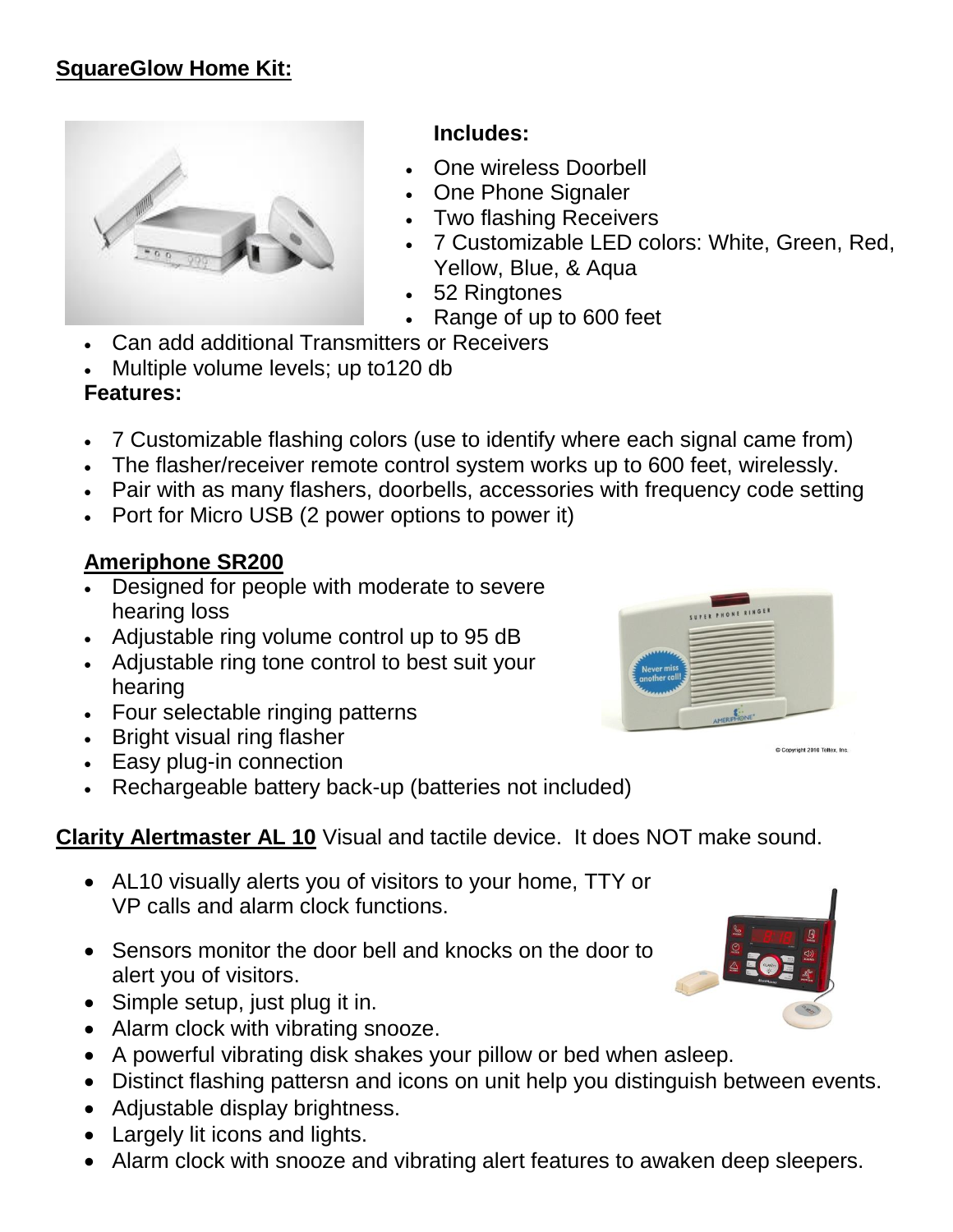## **Application Requirements:**

Just follow the steps to ensure quick processing

### **Step #1: Complete the Application FORM:**

Part A: 1) Complete the application, sign where it says "applicant signature" 2) Write in your equipment model choice(s). Contact us if needed.

Part B: This can be completed as "contact only" if friend/family is helping the applicant. If someone is truly acting on behalf of the applicant, please see form.

Part C: This portion MUST be completed and SIGNED by your PROFESSIONAL.

### **Step #2: Sign the Conditions of Acceptance FORM: Read, sign and date.**

#### **Step #3: Statement of U.S. Citizenship/Alien Status for State Benefits FORM: You must submit photocopied proof that you (CURRENT NAME) are a U.S. Citizen.**

- Complete every blank on the citizenship form
- Check the box of which kind of photocopied documentation you are submitting for citizenship.
- Sign and date page two.
- **Provide a photocopy** of the document(s) that prove you (*current name*) are a legal resident of the U.S.A. **The most common proofs of CITIZENSHIP are:** U.S. Passport with current name *or* U.S. Birth Certificate. If using Birth Certificate and last name has changed, (typically upon marriage) see below.

**Notice: Last name change(s) for women are the most common challenges in proving United States Citizenship and Identity:** Women who are using their Birth Certificate with their MAIDEN name for proof of U.S Citizenship, and have taken a spouse's last name upon marriage(s), must provide marriage certificate(s) that prove sequential name change(s). How many times have you changed your name since your U.S.A. birth? Last name changes affect citizenship and identity.

Last name at birth -----------→-----------→-----------last name now?

### **Step #4: Proof the applicant lives in Arizona:**

**Provide photocopy** of any **ONE** document of an official nature indicating the applicant's name and current **physical AZ address**:

- AZ Driver's License / State ID
- Utility bill in applicant's name
- Letter from assisted living facility stating residency
- Anything of a formal nature to verify name/address







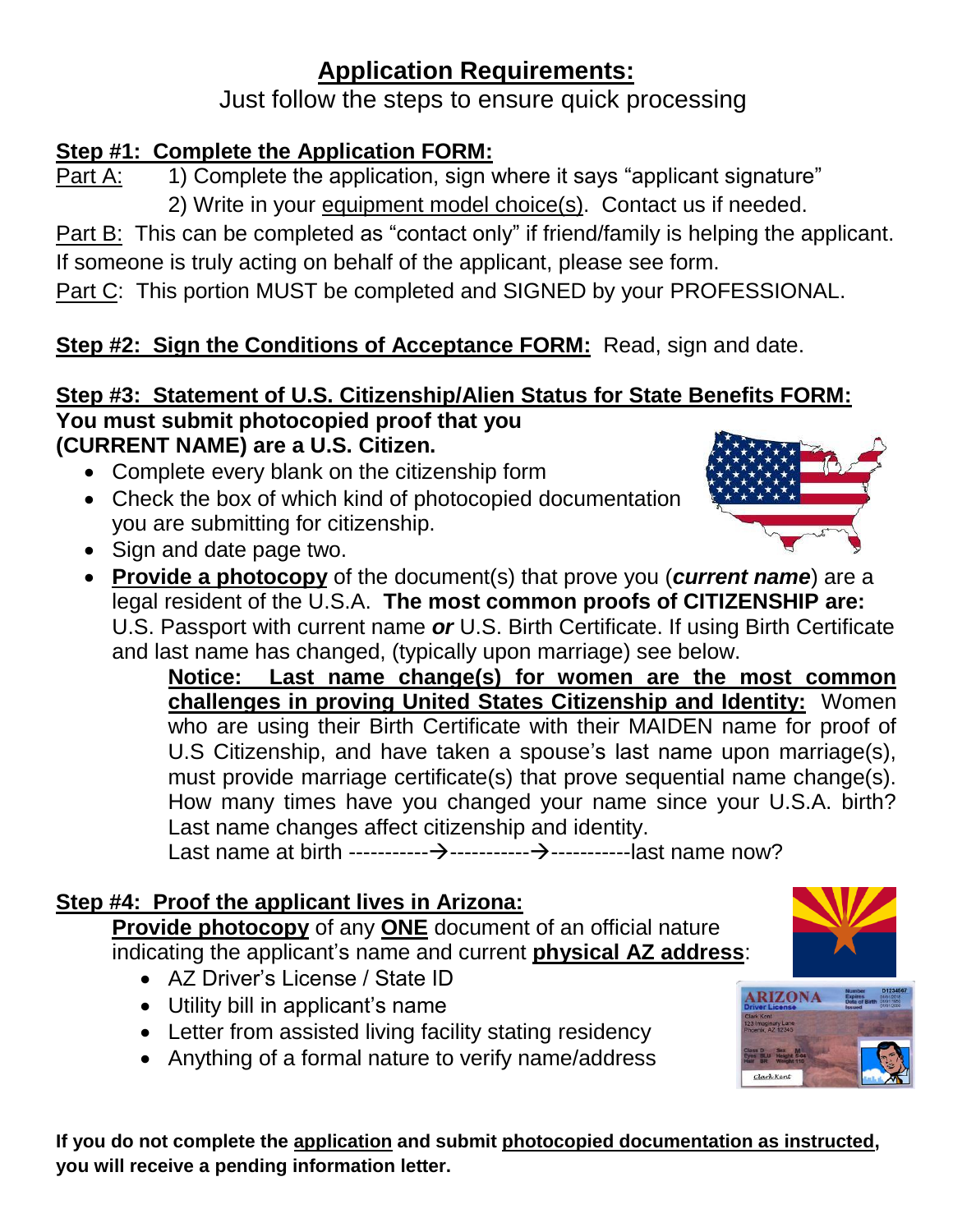

E

#### **AZTEDP APPLICATION - INFO ALSO AT WWW.ACDHH.ORG**

**Mail ALL application materials to:**

**AzTEDP, 100 N. 15th Ave. Suite 104, Phoenix, AZ 85007**

| $\mathsf{A}\mathsf{Z}$ I $\mathsf{E}\mathsf{U}\mathsf{F}$ Equipment Distribution Program |                                                           | Ph: 602-542-3365 or toll free 1-866-223-3412 (V/TTY) aztedp@acdhh.az.gov                                                                                                                                                                                                                                                                   |                                                                                                                                                                              |                        |  |  |
|------------------------------------------------------------------------------------------|-----------------------------------------------------------|--------------------------------------------------------------------------------------------------------------------------------------------------------------------------------------------------------------------------------------------------------------------------------------------------------------------------------------------|------------------------------------------------------------------------------------------------------------------------------------------------------------------------------|------------------------|--|--|
|                                                                                          | <b>APPLICANT</b> - AzTEDP is available for demonstrations | www.ACDHH.org                                                                                                                                                                                                                                                                                                                              | PART A                                                                                                                                                                       |                        |  |  |
|                                                                                          |                                                           |                                                                                                                                                                                                                                                                                                                                            |                                                                                                                                                                              |                        |  |  |
| Last Name                                                                                | First                                                     | Maiden<br>Middle                                                                                                                                                                                                                                                                                                                           | Date of Birth: mm/dd/yyyy<br>Arizona                                                                                                                                         |                        |  |  |
| Address                                                                                  | Apt. $#$                                                  | City                                                                                                                                                                                                                                                                                                                                       | <b>State</b>                                                                                                                                                                 | Zip Code               |  |  |
|                                                                                          |                                                           | Email:                                                                                                                                                                                                                                                                                                                                     |                                                                                                                                                                              |                        |  |  |
| Home phone #                                                                             | Cell phone #                                              |                                                                                                                                                                                                                                                                                                                                            |                                                                                                                                                                              |                        |  |  |
|                                                                                          | Mailing Address (if different from above)                 | City                                                                                                                                                                                                                                                                                                                                       |                                                                                                                                                                              | Zip Code               |  |  |
|                                                                                          |                                                           |                                                                                                                                                                                                                                                                                                                                            | Note: Applicants younger than 18 must have a Parent or Legal Guardian complete                                                                                               |                        |  |  |
| <b>Applicant Signature</b>                                                               | Date                                                      |                                                                                                                                                                                                                                                                                                                                            | and sign Part B. Adults who have a P.O.A. may choose to do the same.                                                                                                         |                        |  |  |
| Model choice: ________________<br>Alerting model choice (if needed): _______             |                                                           |                                                                                                                                                                                                                                                                                                                                            |                                                                                                                                                                              |                        |  |  |
|                                                                                          | PARENT / LEGAL GUARDIAN / P.O.A./HELPER/FRIEND            |                                                                                                                                                                                                                                                                                                                                            |                                                                                                                                                                              | PART B (IF NECESSARY)  |  |  |
|                                                                                          |                                                           |                                                                                                                                                                                                                                                                                                                                            | Relationship: Parent Legal Guardian helper/friend                                                                                                                            |                        |  |  |
| Last Name (print)                                                                        | Middle<br><b>First</b>                                    |                                                                                                                                                                                                                                                                                                                                            | (please attach P.O.A. if applicable)                                                                                                                                         |                        |  |  |
| Address (print)                                                                          | Apt. $#$                                                  | City                                                                                                                                                                                                                                                                                                                                       | <b>State</b>                                                                                                                                                                 | Zip Code               |  |  |
|                                                                                          |                                                           | Email:                                                                                                                                                                                                                                                                                                                                     | $^\circledR$                                                                                                                                                                 |                        |  |  |
| Phone                                                                                    |                                                           |                                                                                                                                                                                                                                                                                                                                            |                                                                                                                                                                              |                        |  |  |
| On behalf of applicant (IF NECESSARY)                                                    |                                                           |                                                                                                                                                                                                                                                                                                                                            | Note: As established in the Conditions of Acceptance, Parent or Legal Guardian listed herein is<br>responsible for all equipment provided under the terms of this agreement. |                        |  |  |
|                                                                                          |                                                           | <b>CERTIFYING PROFESSIONAL: A PROFESSIONAL must COMPLETE and SIGN this portion.</b>                                                                                                                                                                                                                                                        |                                                                                                                                                                              | <b>PART C</b>          |  |  |
| <b>Doctor</b>                                                                            | <b>Audiologist</b>                                        | I certify that the above named person has the disability marked below and a need for accessible phone<br>I attest to my qualification as a person authorized to certify need as defined by R9-26-203.<br><b>I am licensed to practice as a(n): (Circle one)</b> Physician Assistant Dispensing Audiologist<br><b>Hearing Aid Dispenser</b> | <b>Nurse Practitioner</b>                                                                                                                                                    |                        |  |  |
|                                                                                          |                                                           | Speech-Language Pathologist Rehabilitation Counselor (must have CRC)<br>within the State of Arizona, as evidenced by my professional license #:                                                                                                                                                                                            |                                                                                                                                                                              |                        |  |  |
|                                                                                          |                                                           |                                                                                                                                                                                                                                                                                                                                            |                                                                                                                                                                              |                        |  |  |
|                                                                                          |                                                           |                                                                                                                                                                                                                                                                                                                                            |                                                                                                                                                                              |                        |  |  |
|                                                                                          |                                                           |                                                                                                                                                                                                                                                                                                                                            |                                                                                                                                                                              |                        |  |  |
|                                                                                          |                                                           | As an Arizona Professional, I certify that the above named Applicant (Part A) is:                                                                                                                                                                                                                                                          |                                                                                                                                                                              |                        |  |  |
| <b>Deaf</b>                                                                              | <b>Hard of Hearing</b>                                    | <b>DeafBlind</b>                                                                                                                                                                                                                                                                                                                           |                                                                                                                                                                              | <b>Speech-Impaired</b> |  |  |
|                                                                                          |                                                           | therefore has a need for accessible telephone equipment to the best of my knowledge.                                                                                                                                                                                                                                                       |                                                                                                                                                                              |                        |  |  |
| X.                                                                                       |                                                           |                                                                                                                                                                                                                                                                                                                                            | DATE:                                                                                                                                                                        |                        |  |  |
|                                                                                          | Signature of Certifying PROFESSIONAL required             |                                                                                                                                                                                                                                                                                                                                            |                                                                                                                                                                              | Feb. 2022              |  |  |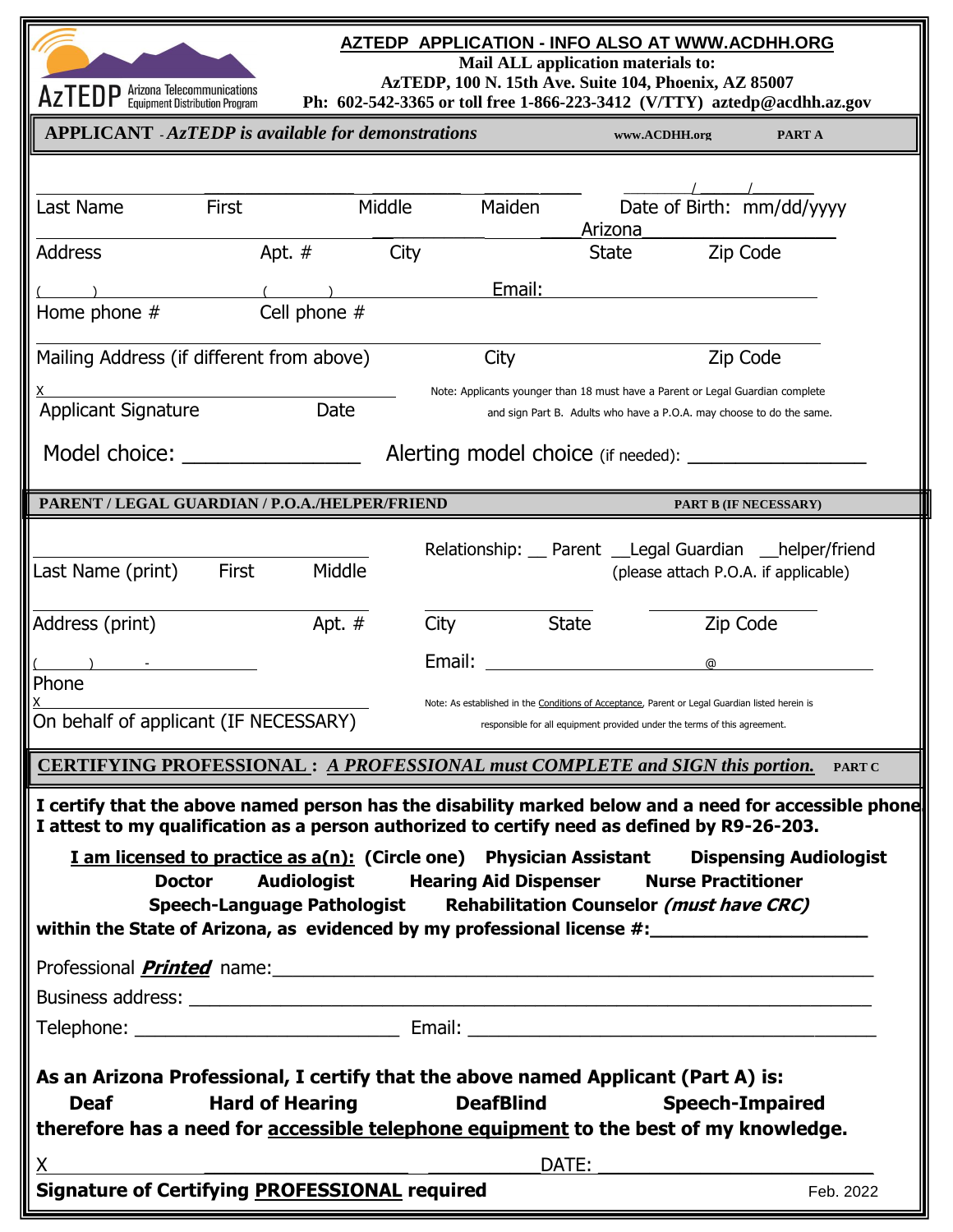#### **CONDITIONS OF ACCEPTANCE for the ARIZONA TELECOMMUNICATIONS EQUIPMENT DISTRIBUTION PROGRAM (AzTEDP)**



**Please READ and SIGN YOUR FULL NAME at the bottom** (Minors – under 18 years of age: a parent or a Guardian must sign on your behalf)*.* This form constitutes an agreement between you as a recipient of an AzTEDP voucher or loaner device(s) and the State of Arizona. Pursuant to Arizona Administrative Code R9-26-101 and R9-26-201 through R9-26-206, AzTEDP is responsible to ensure that all recipients of devices under this program understand and accept the following conditions. Please read carefully.

**Residency:** I am a resident of Arizona and am providing proof in the form of an Arizona ID **OR** utility bill in my name. In the event of non-use or death during this device warranty period, the equipment must be returned to ACDHH/AzTEDP. I am also enclosing proof of my United States legal presence as described on the STATEMENT OF (U.S.) CITIZENSHIP AND ALIEN STATUS FOR STATE PUBLIC BENEFITS FORM.

**Property**: I understand that I am to keep the box, lines, & instruction manual in the event it may need to be serviced. VOUCHER equipment becomes my personal property at the end of the warranty period. At that time, I will be able to receive another voucher for a new device(s).

**Voucher:** I am eligible for one new VOUCHER device and/or one alerting device when warranty has expired for previous device(s). I understand AzTEDP buys one telephone and/or one alerting device for me upon previous device warranty expiration. I understand that CAPTEL is issued directly and will NEVER become my property.

**Damage, Repair, Loss, and Theft:** I am financially responsible for the loss of or damage to the device during my warranty period. I will inform AzTEDP if my device is lost or stolen and will report any theft of the Stateowned device to the police and submit a copy of the police report to AzTEDP.

**Travel/ Move out of State:** I may take the device(s) out of the state for not more than ninety (90) days at a time. I must return voucher device(s) to AzTEDP within 90 days of moving out of the State of Arizona if during my five-year period.

**Change of Address:** I must notify AzTEDP within thirty (30) days of any change in my Arizona address and phone number.

**Liability:** I will not hold AzTEDP and the State of Arizona liable for any claims, damages, and/or expenses arising from the use or misuse of these device(s).

**Used equipment:** I MAY be issued a used loaner device at the discretion of the AzTEDP staff according to program operation, supply and demand. All devices have been cleaned and tested to ensure proper function. I will be responsible for plugging in the equipment. Demonstrations are available upon request.

| Applicant Name: PRINTED |  |  |
|-------------------------|--|--|
|                         |  |  |
| ____                    |  |  |

Applicant Signature: \_\_\_\_\_\_\_\_\_\_\_\_\_\_\_\_\_\_\_\_\_\_\_\_\_\_\_\_\_\_\_\_\_\_\_\_\_\_\_\_\_\_\_\_\_\_ Date: \_\_\_\_\_\_\_\_\_\_\_\_\_\_\_

**Submit all forms and supporting documentation to: AzTEDP 100 N. 15th Ave. Suite 104, Phoenix, AZ 85007 [aztedp@acdhh.az.gov](mailto:aztedp@acdhh.az.gov) or [V.Thompson@acdhh.az.gov](mailto:V.Thompson@acdhh.az.gov) \* 1-866-223-3412 V/TTY \* (602) 542-3365 V/TTY** Feb. 2022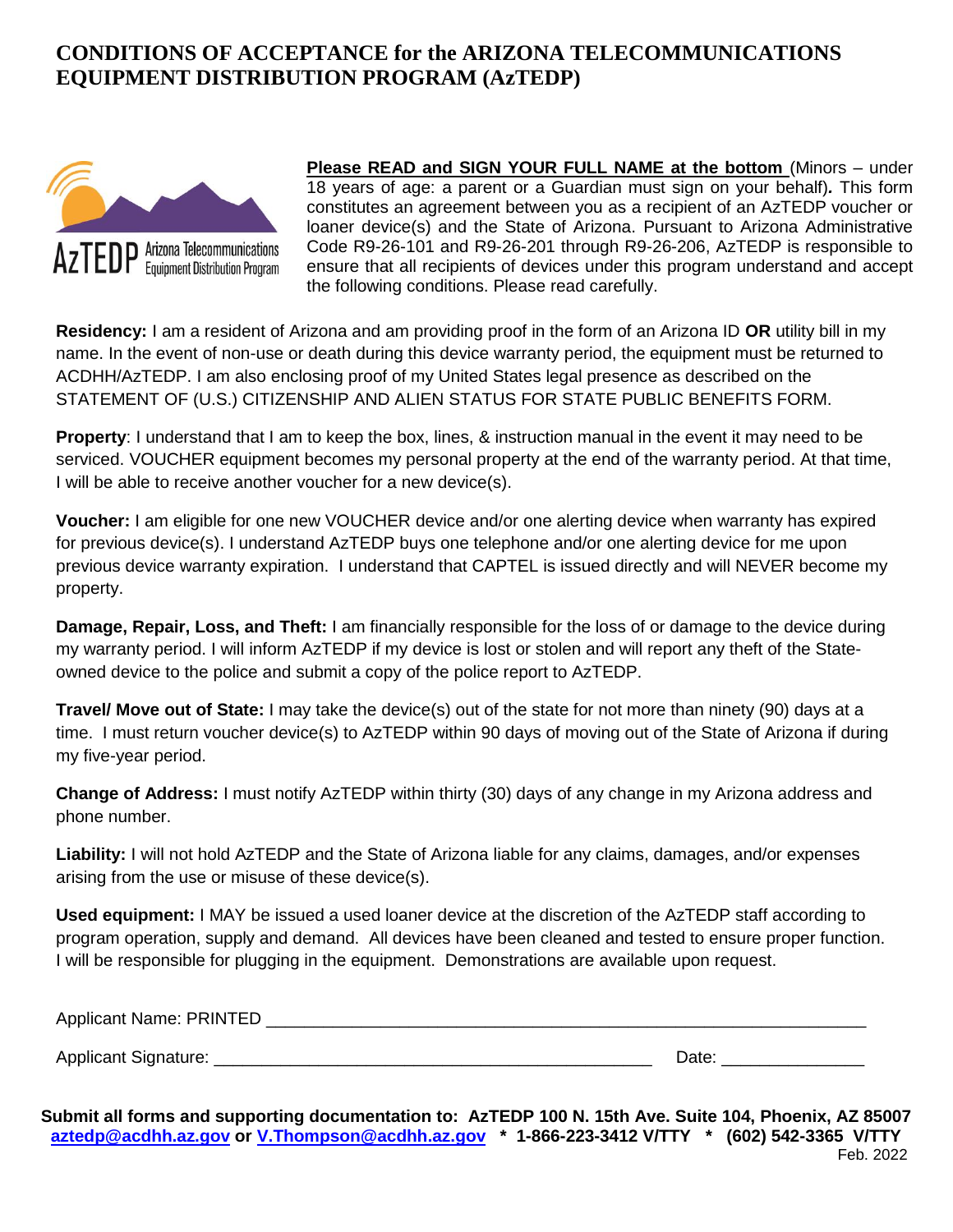### STATEMENT OF **UNITED STATES CITIZENSHIP** AND ALIEN STATUS FOR STATE PUBLIC BENEFITS

**The applicant must provide photocopied document(s) to prove UNITED STATES of AMERICA Citizenship/identity.**

#### **(PRINT CURRENT NAME OF APPLICANT) IS IN THE UNITED STATES LEGALLY. CITIZENSHIP OR NATIONAL STATUS IN THE CURRENT NAME OF THE APPLICANT MUST BE PROVEN. A LEGIBLE COPY OF AN APPROVED DOCUMENT DEMONSTRATING UNITED STATES CITIZENSHIP OR NATIONALITY OF THE APPLICANT (WITH APPLICABLE NAME CHANGE DOCUMENTATION) MUST BE SUBMITTED WITH APPLICATION. (If non of the below options apply, please contact our office.)**

**\_\_\_\_\_\_\_\_\_\_\_\_\_\_\_\_\_\_\_\_\_\_\_\_\_\_\_\_\_\_\_\_\_\_\_\_\_\_\_**

\_\_\_ First time AzTEDP applicant OR \_\_\_ Continuing AzTEDP client

Please CHECK below which PHOTOCOPIED document you will be submitting.

 $\Box$  1. BIRTH CERTIFICATE showing birth in one of the 50 states, or its territories;

Look at the BIRTH CERTIFICATE: If your name has changed (marriage, etc.), additional documentation is required to prove sequential name change(s) that lead to the applicant's **current name.**

- $\Box$  2. United States Passport; current or expired is accepted;
- 3. Report of birth abroad of a United States Citizen (FS-240);
- □ 4. Certificate of Birth (FS-545) or Certification of Report of Birth (DS-1350);
- 5. Form N-561, Certificate of Citizenship;
	- 6. Form I-872, American Indian Card with statement identifying the bearer as a United States Citizen;
	- 7. Religious record recorded in one of the 50 states; (Baptism commonly used)
- $\Box$  8. Evidence of civil service employment by the United States government before June 1, 1976;





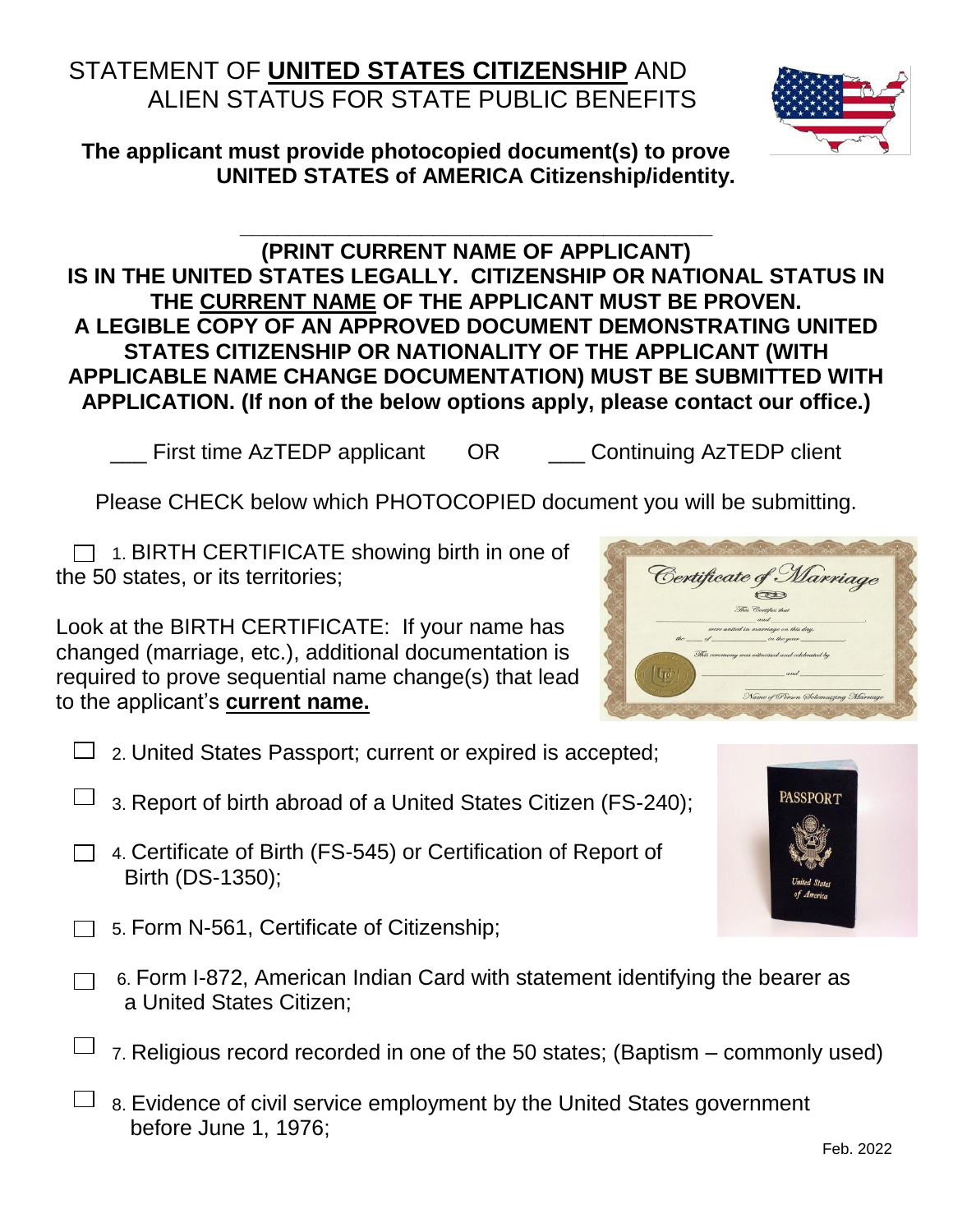- $\Box$  9. Early school records, showing the date of admission to the school, the applicant's date and United States place of birth, United States nationality or a United States place of birth, and applicant's date of birth or age;
- $\Box$  10. Adoption finalization papers showing the applicant's name and place of birth in one of the 50 states;
- $\Box$  11. Any other document that establishes a United States place of birth or otherwise indicates United States nationality (e.g. U.S. hospital record).



- **A.** Are you a born or naturalized citizen of the United States? Yes No
- **B.** If "**Yes**", what city, state and country were you born in?

| <b>CIT</b> | <u>— л. .</u><br>. | COLINITRY |
|------------|--------------------|-----------|
|            |                    |           |

#### *DECLARATION:*

I declare under penalty of perjury under the laws of the state of Arizona that the answers I have given are true and correct to the best of my knowledge.

Applicant signature required Date

Please submit ALL completed application FORMS and photocopied documentation you have gathered per instructions to:

\_\_\_\_\_\_\_\_\_\_\_\_\_\_\_\_\_\_\_\_\_\_\_\_\_\_\_\_\_\_\_\_\_\_\_\_\_\_\_ \_\_\_\_\_\_\_\_\_\_\_\_\_\_\_\_\_\_

AzTEDP 100 N. 15th Avenue, Suite 104 Phoenix, AZ 85007 Phoenix metro: 602-542-3365 Toll free: 1-866-223-3412 [aztedp@acdhh.az.gov](mailto:aztedp@acdhh.az.gov) or [V.Thompson@acdhh.az.gov](mailto:V.Thompson@acdhh.az.gov)

Please allow 2-4 weeks for processing of *COMPLETE* applications.

INCOMPLETE applications will be sent a "Pending Information" letter or email.